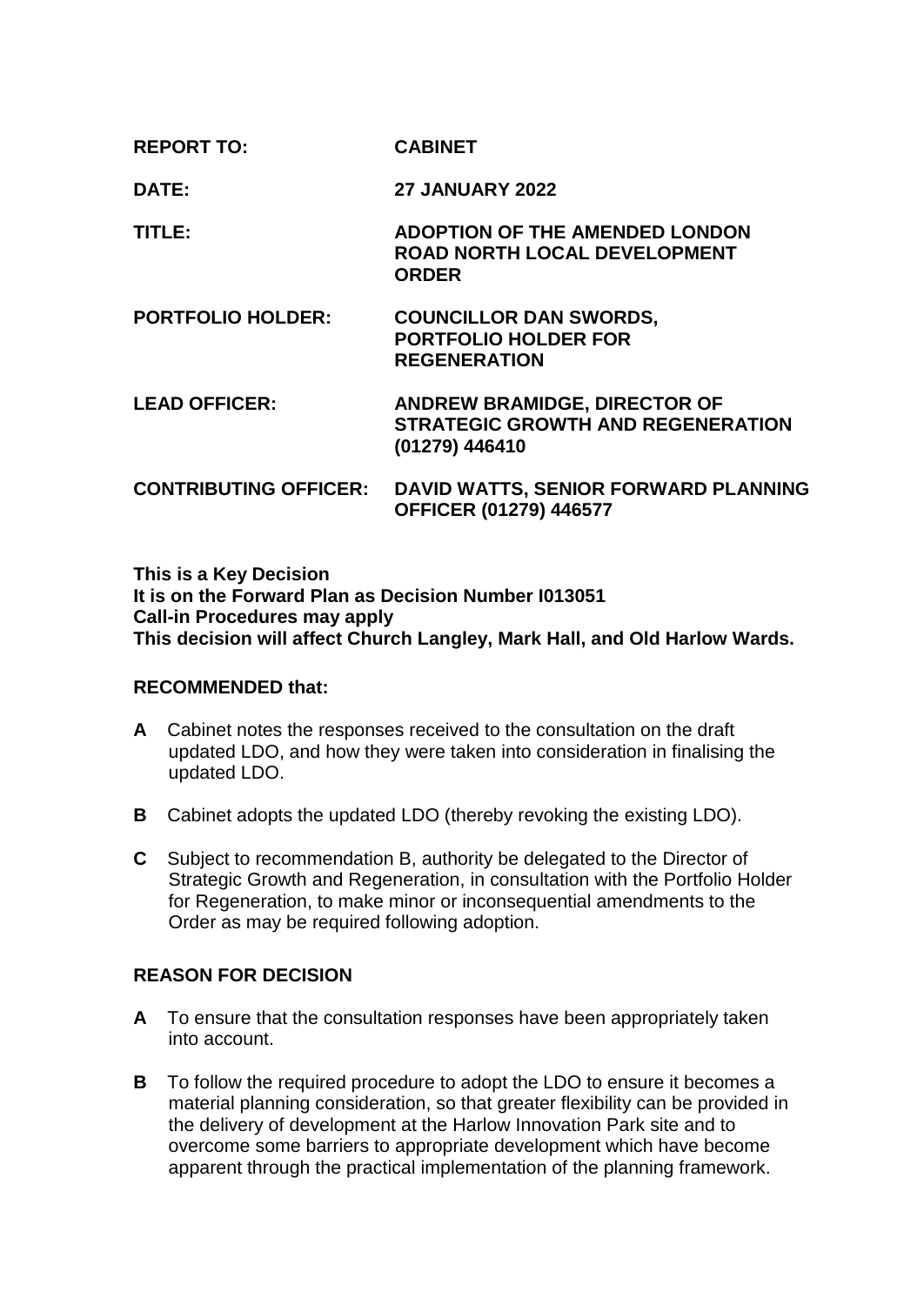**C** To ensure that any required amendments, which do not affect the function of the LDO, can be easily and swiftly made.

# **BACKGROUND**

- 1. The Local Development Order (LDO) for London Road North (now known as Harlow Innovation Park) was adopted in July 2014.
- 2. Experience of delivery in the last three years has identified that this framework is in many places inflexible and actually acts as a constraint to development. The layout of the site is rigidly defined in the LDO and it does not allow any deviation from this. This has presented some practical difficulties in achieving delivery of the Innovation Park as any minor deviation from the original LDO requires a full planning application to be submitted.
- 3. This defeats the purpose of the LDO which is intended to provide a simplified planning framework and this is one of the key marketing tools for the Innovation Park.
- 4. The amended LDO will not allow any increase in uses, but will permit them to be located anywhere within the site. None of the changes will result in any substantive changes to the purpose and vision of the Innovation Park, nor will they have any impact on the quality of design of the buildings constructed there. Instead, they will permit more flexibility for the development of buildings and enable development to come forward more quickly.
- 5. It is possible that without the adoption of the amended LDO, every development on the Innovation Park could be subject to a full planning application, rather than using the LDO process which was designed to prevent this.
- 6. Whilst the amendments create more flexibility, the opportunity has also been taken to update the LDO in a number of factual matters such as changes to land ownership on the site, amendments to the Use Classes Order and an extension of the LDO period to 2034 to provide further encouragement to businesses to locate in Harlow throughout the potential build-out period for the site.

# **ISSUES/PROPOSALS**

# **Consultation Process**

7. On 14 October 2021, Cabinet approved the draft amendments for consultation. The consultation on the updated LDO and associated documents was subsequently undertaken between Thursday 25 November 2021 and Friday 24 December 2021.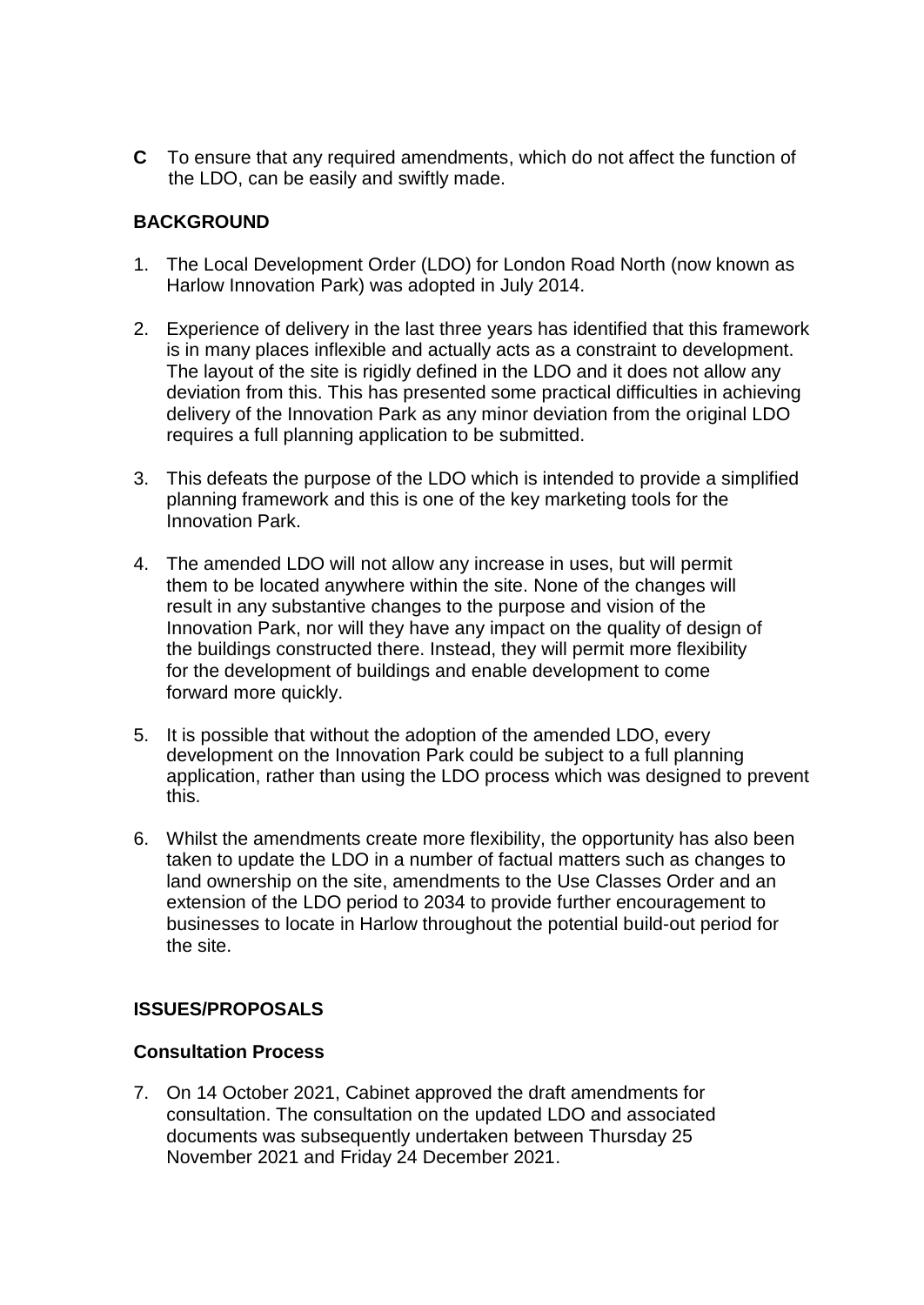- 8. The consultation was carried out in accordance with the relevant legislation for LDOs (the Town and Country Planning Act 1990 (as amended) and the Town and Country Planning (Development Management Procedure) England) Order 2015.
- 9. Notifications of the consultation were sent to:
	- a) All statutory stakeholders (such as utility providers and relevant national and local organisations);
	- b) Businesses and individuals who had previously registered an interest in such matters.
- 10. For the purposes of the consultation and in accordance with the relevant legislation, the updates to the LDO were treated as a large-scale major development. In accordance with the requirements of the Council's adopted Statement of Community Involvement for large-scale major development, notifications of the consultation were also sent to all properties within the boundary of the LDO site and all properties within an 80-metre external buffer of the boundary. Additionally, notifications were also sent to all landowners of properties within the LDO boundary.

# **Consultation Responses and Resulting Amendments**

- 11. Given the specific technical nature of the consultation, it was expected that the level of response would be lower than other consultations. In total, five people, organisations or companies responded – of those, three (Historic England, Environment Agency and National Highways) stated they had no comments to make.
- 12. Substantial comments were received from Barton Willmore (acting on behalf of Powerrapid Ltd.) and Jemma Humphery (owner of a property which falls in the 80-metre external buffer of the boundary). These comments are summarised below, along with the Council's response and, where relevant, the change to the LDO that was made as a result.

| <b>Comment</b>                                        | <b>Council Response</b><br>(changes highlighted in bold) |  |
|-------------------------------------------------------|----------------------------------------------------------|--|
| <b>Barton Willmore (on behalf of Powerrapid Ltd.)</b> |                                                          |  |
| 1. Welcomes extension of LDO                          | Noted.                                                   |  |
| lifespan                                              |                                                          |  |
| 2. Welcomes proposed                                  | Noted.                                                   |  |
| amendments to definition of Main                      |                                                          |  |
| <b>Employment Avenue</b>                              |                                                          |  |
| 3. Removal of the previously                          | Noted.                                                   |  |
| adopted Main Employment                               |                                                          |  |
| Avenue through the Powerrapid                         |                                                          |  |
| site is considered to represent a                     |                                                          |  |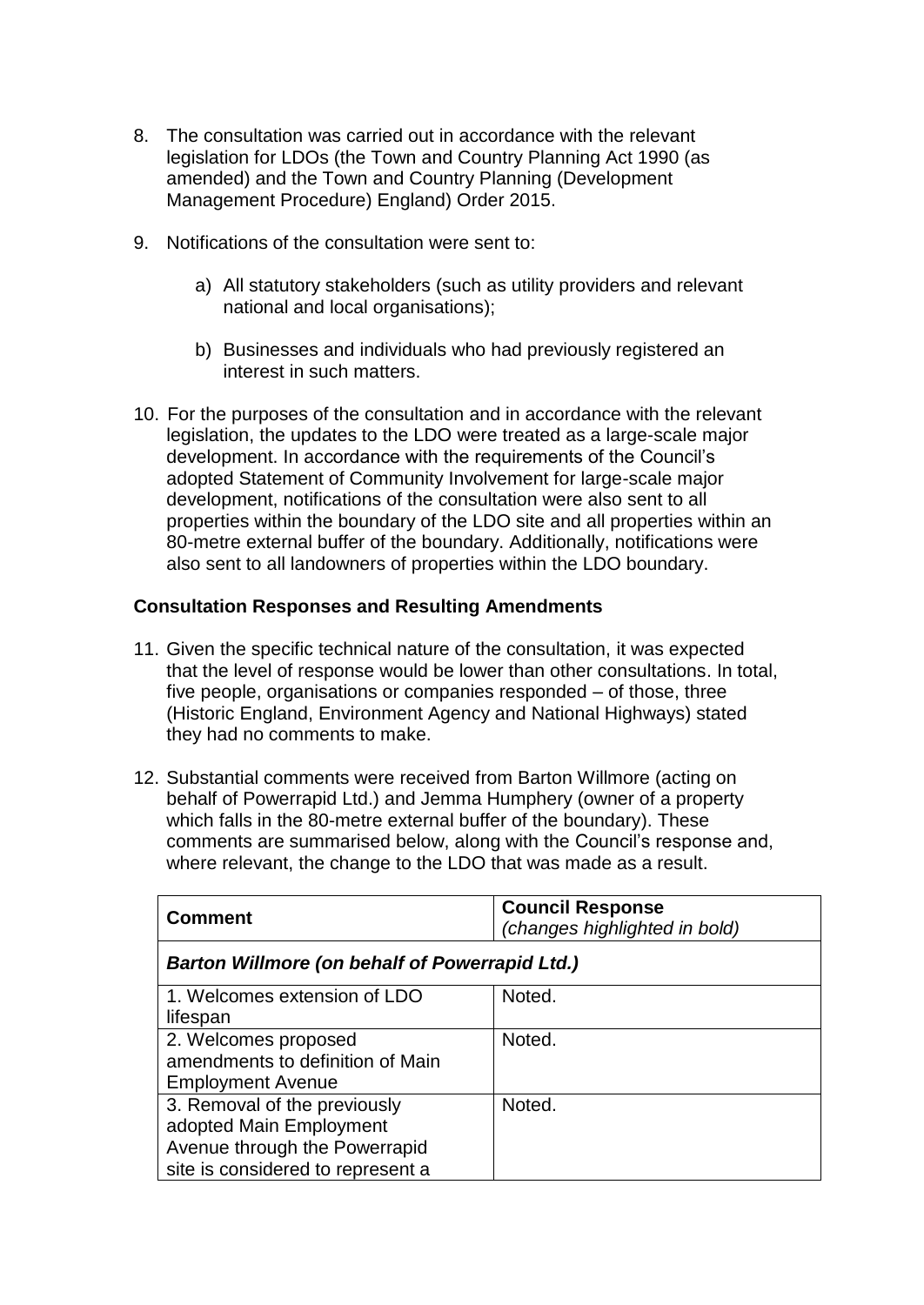| positive step                                                 |                                     |
|---------------------------------------------------------------|-------------------------------------|
| 4. Welcomes the proposed                                      | Noted.                              |
| amendments to the definition of                               |                                     |
| "Buildings"                                                   |                                     |
| 5. Appendix H: note that the plan                             | This was an error in the image      |
| appears to indicate a gap in the                              | which has been corrected.           |
| established hedgerow along the                                |                                     |
| eastern boundary of the Site                                  |                                     |
| 6. Supportive of the creation of a<br>single development zone | Noted.                              |
| 7. The LDO should also be                                     | While the Council recognises the    |
| sufficiently flexible in                                      | demand for B8 development, it       |
| accommodating                                                 | does not consider the London        |
| provision for B8 development                                  | Road North site is appropriate for  |
|                                                               | such development, partly            |
|                                                               | because it is not a logistics site. |
|                                                               | There are other sites which can     |
|                                                               | provide B8 development.             |
|                                                               | Furthermore, given the LDO is       |
|                                                               | essentially a permission for a      |
|                                                               | specific form of development, it    |
|                                                               | cannot have flexibility for a wide  |
|                                                               | range of other uses. A planning     |
|                                                               | application could still be          |
|                                                               | submitted in the normal way for a   |
|                                                               | B <sub>8</sub> use.                 |
| 8. It would be beneficial for the                             | See response to Comment 7.          |
| LDO to allow for other uses,                                  |                                     |
| including B8, where there is                                  |                                     |
| demonstrable                                                  |                                     |
| evidence of need for these, as well                           |                                     |
| as where it can be demonstrated                               |                                     |
| that there is a lack of demand                                |                                     |
| for the permissible uses within the<br>LDO area               |                                     |
| 9. Concerns with the upper limits                             | These other uses are intended to    |
| on permissible development types                              | be ancillary and supportive of the  |
| as listed at 1.4(h-u). Each case                              | main B1/B2 uses on the site, and    |
| should be determined on its own                               | should not have the potential to    |
| merits and against the need for                               | become predominant.                 |
| such a development typology, as                               |                                     |
| well as the existing level of such,                           |                                     |
| in order to establish whether said                            |                                     |
| development could be                                          |                                     |
| appropriately accommodated                                    |                                     |
| 10. Electricity substations provided                          | Noted.                              |
| for at Class $2$ – welcomes this                              |                                     |
| provision                                                     |                                     |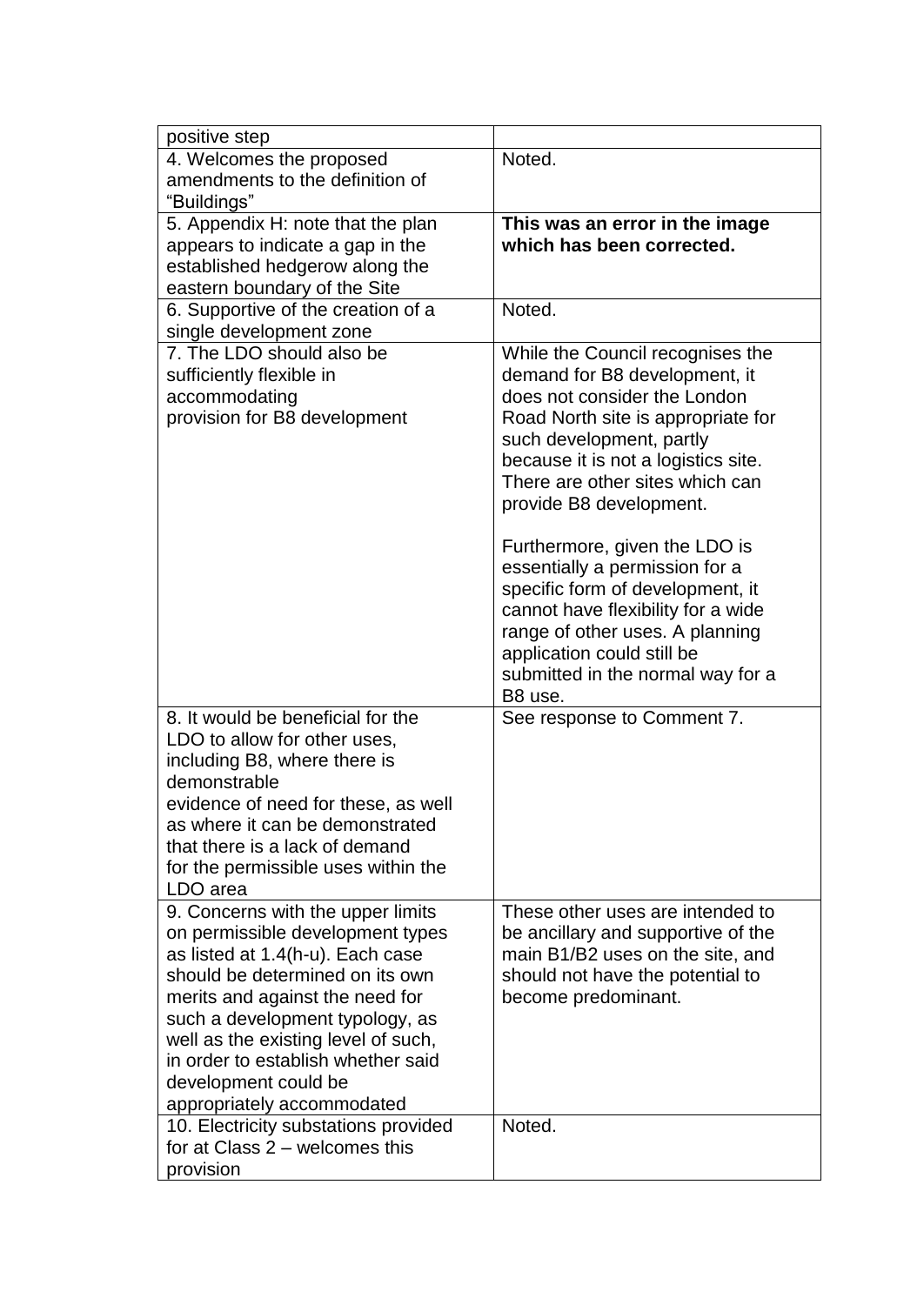| 11. Supportive of proposed<br>amendments to Schedule C<br>insofar as they relate to their land<br>interest                                                                                                                                                                                    | Noted.                                                                                                                                                                                                                             |
|-----------------------------------------------------------------------------------------------------------------------------------------------------------------------------------------------------------------------------------------------------------------------------------------------|------------------------------------------------------------------------------------------------------------------------------------------------------------------------------------------------------------------------------------|
| 12. Our Client would highlight a<br>requirement for the retention of the<br>southern access road, which they<br>consider remains an important<br>piece of infrastructure for the<br>future development of the site.                                                                           | On Appendix D, an indicative<br>access road, primarily for<br>construction purposes, has<br>been added which connects<br>the truncated Main<br><b>Employment Avenue to</b><br>London Road.                                         |
| 13. Broadly supportive of<br>amendments to the Conditions                                                                                                                                                                                                                                     | Noted.                                                                                                                                                                                                                             |
| 14. Condition G2 - request that<br>additional wording to be added to<br>the condition to ensure that<br>development shall be carried out<br>in accordance with the provisions<br>of the Design Code, unless<br>otherwise agreed in writing by the<br><b>Local Planning Authority</b>          | No change, to ensure all<br>development is carried out in<br>accordance with the Design<br>Code.                                                                                                                                   |
| 15. Policy G4 - additional caveats<br>should be included to allow the<br>Council to consider alternative<br>uses should there be market<br>interest for such                                                                                                                                  | See response to Comment 7.                                                                                                                                                                                                         |
| 16. Condition PDH1 - no<br>objections to this condition                                                                                                                                                                                                                                       | Noted.                                                                                                                                                                                                                             |
| 17. A number of the diagrams<br>(including the front cover of the<br>Design Code) appear to illustrate<br>the proposed scheme as per the<br>current LDO                                                                                                                                       | The front covers have been<br>amended. See also response to<br><b>Comment 19.</b>                                                                                                                                                  |
| 18. Could identify illustrative site<br>access locations that, whilst not<br>binding, provide a degree of clarity<br>on where the Council consider that<br>suitable site access may be<br>obtained                                                                                            | See response to Comment 12.                                                                                                                                                                                                        |
| Jemma Humphery                                                                                                                                                                                                                                                                                |                                                                                                                                                                                                                                    |
| 19. All maps (including line<br>drawing and aerial images) shown<br>within the LDO and all associated<br>documents are substantially out of<br>date and do not reflect the current<br>state of the land within and<br>adjacent to the LDO boundary [list]<br>of maps supplied]. Since the LDO | This update to the LDO focuses<br>primarily on issues which have<br>been addressed as a priority for<br>increasing flexibility in certain<br>parts, ensuring the whole LDO is<br>more effective.<br>Any new structures, etc. which |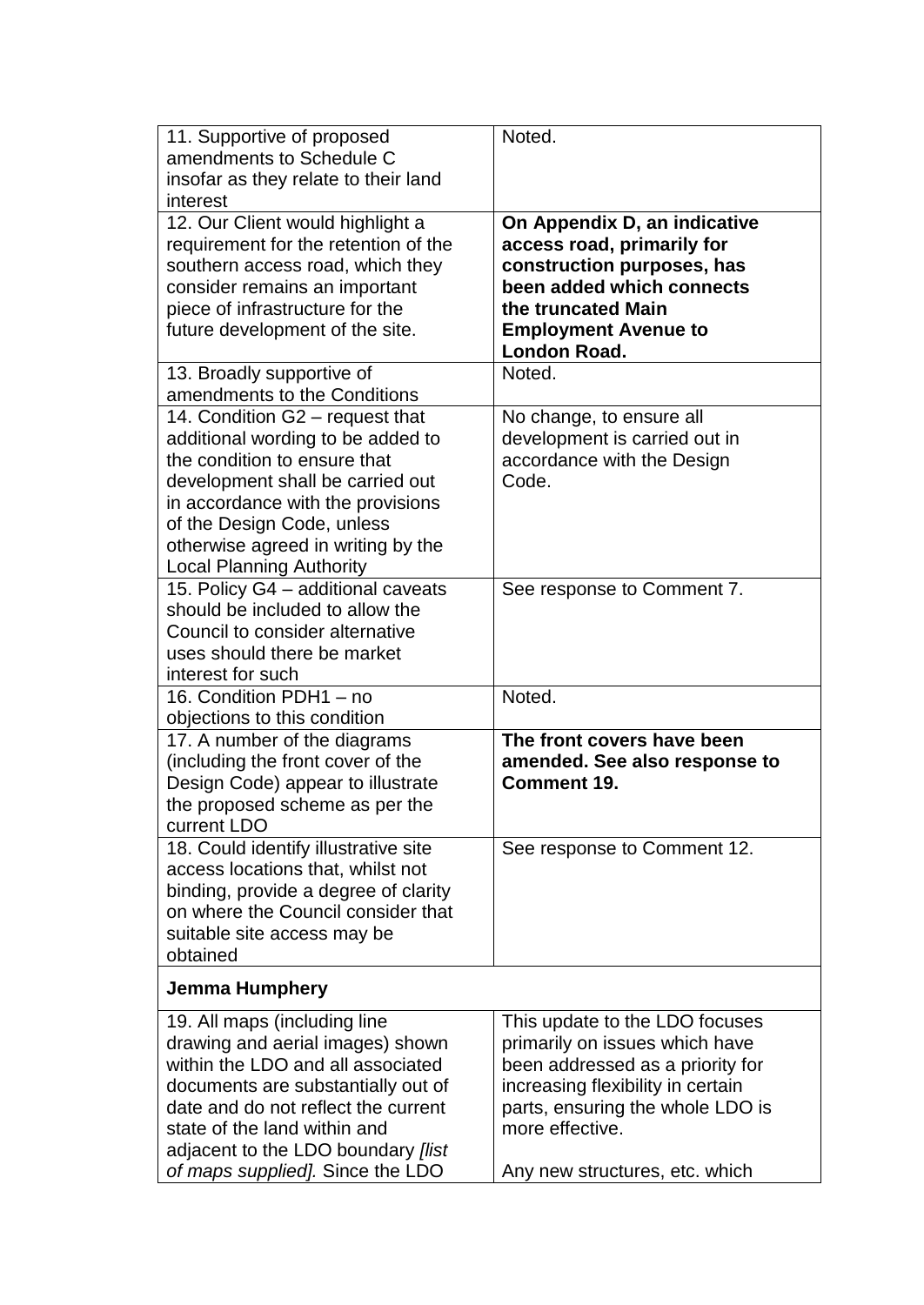| is being updated at this time and is<br>intended to inform development<br>within the area for the next<br>decade, the maps and aerial<br>images for all the LDO and<br>associated documents should be<br>updated to reflect the current state                                                                                                                                                                                                                     | are not shown on the maps were<br>taken into consideration when<br>preparing the update. The<br>Council will amend the base<br>maps in a future update.                                                                                                                                                                                                                                                                                                                                                                                                                                               |
|-------------------------------------------------------------------------------------------------------------------------------------------------------------------------------------------------------------------------------------------------------------------------------------------------------------------------------------------------------------------------------------------------------------------------------------------------------------------|-------------------------------------------------------------------------------------------------------------------------------------------------------------------------------------------------------------------------------------------------------------------------------------------------------------------------------------------------------------------------------------------------------------------------------------------------------------------------------------------------------------------------------------------------------------------------------------------------------|
| 20. The Main Employment Avenue<br>terminates at the northern boundary of<br>development parcel F and does not<br>continue southward, facilitating<br>connection through development<br>parcel F to London Road as indicated<br>in the LDO Masterplan.                                                                                                                                                                                                             | Appendix D has been amended<br>to show an indicative route<br>between the truncated<br><b>Employment Avenue and London</b><br>Road (the reasoning for the<br>truncation of the Employment<br>Avenue is explained in more<br>detail in the consultation<br>documents relating to this<br>update). However, this route<br>would primarily be for<br>construction purposes. The<br>masterplan continues to require a<br>pedestrian/cycle route which<br>connects the LDO site with<br>London Road.<br>The landowner of the southern<br>parcel of land has access rights<br>into the Kao Data entrance on |
|                                                                                                                                                                                                                                                                                                                                                                                                                                                                   | London Road and so will look to<br>incorporate that into their<br>scheme. The aim of the updated<br>LDO is to create flexibility for the<br>most appropriate layout to serve<br>development proposals which<br>come forward, without being<br>prescriptive.                                                                                                                                                                                                                                                                                                                                           |
| 21. Indicative Site Access<br>to/though Development parcel F is<br>missing from Design Code,<br>therefore no access is indicated<br>for the land in this area, either<br>from its northern boundary or from<br>the Main Employment Avenue.<br>Nor does this section indicate any<br>access from London Road in the<br>east, both of which would be<br>necessary to facilitate a<br>road/pedestrian/cycle route<br>through this area to achieve the<br>Masterplan. | See response to Comment 20.                                                                                                                                                                                                                                                                                                                                                                                                                                                                                                                                                                           |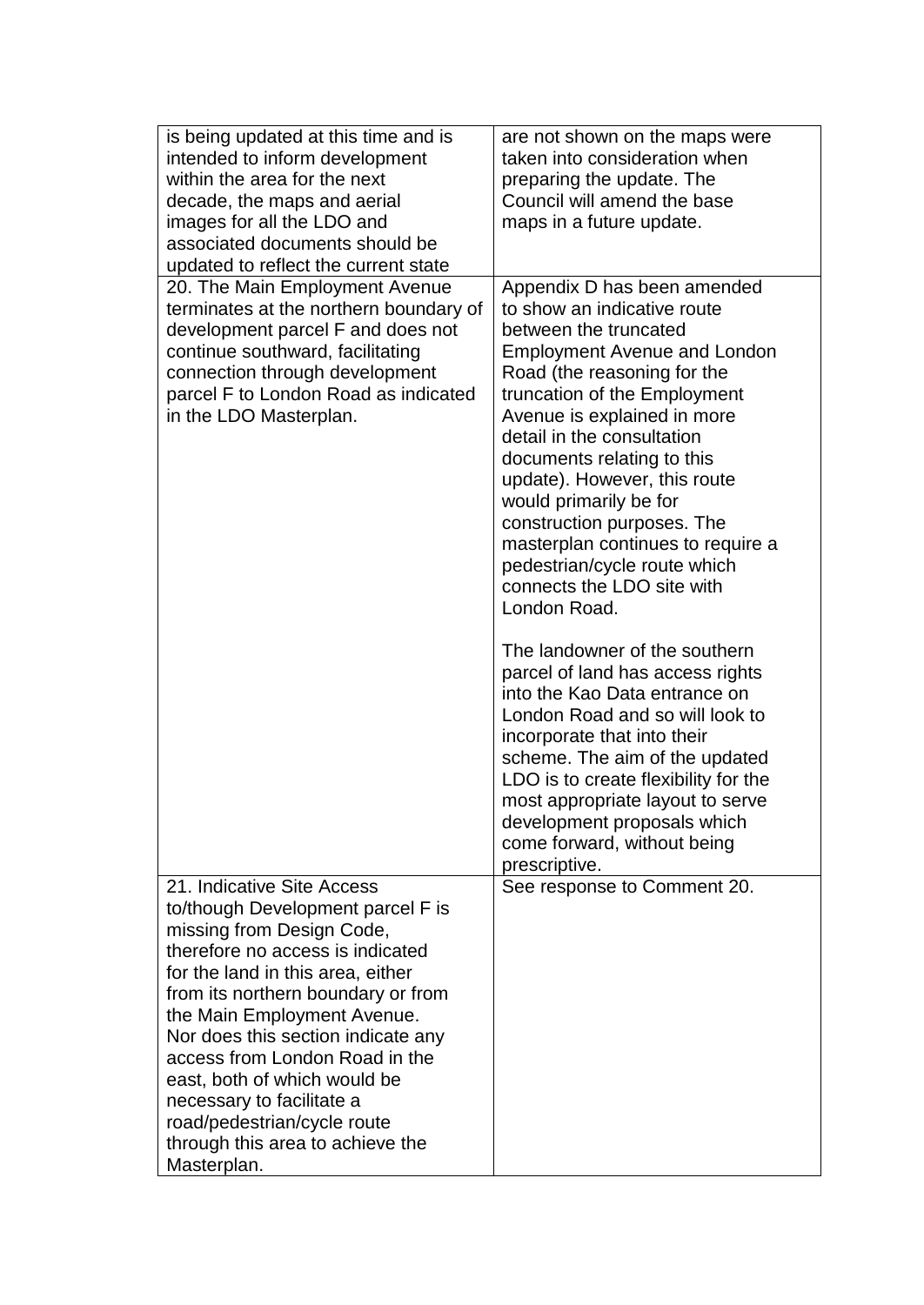| 22. I would also like to note that the<br>opportunity has not been taken to<br>permit development of a roadway<br>connection within the LRN area to the<br>London Road South section of the<br>London Road Enterprise Zone,<br>offering tenants and employees of the<br>London Road South section an<br>alternative point of entry into the<br>Enterprise Zone than the current<br>entrance, which puts additional traffic<br>pressure on nearby London Road and<br>Church Langley way which may be<br>alleviated if they could enter the<br>Enterprise Zone from the A414 via the<br>Urban Boulevard, especially noting the<br>future intended development of the<br>bus gate/1-way system for London<br>Road. | This update to the LDO focuses<br>primarily on issues which have<br>been addressed as a priority for<br>increasing flexibility in certain<br>parts, ensuring the whole LDO is<br>more effective.<br>The Council does not consider<br>that road access between the two<br>sites is required. The pedestrian<br>and cycle route between the two<br>sites remains part of the LDO. |
|-----------------------------------------------------------------------------------------------------------------------------------------------------------------------------------------------------------------------------------------------------------------------------------------------------------------------------------------------------------------------------------------------------------------------------------------------------------------------------------------------------------------------------------------------------------------------------------------------------------------------------------------------------------------------------------------------------------------|---------------------------------------------------------------------------------------------------------------------------------------------------------------------------------------------------------------------------------------------------------------------------------------------------------------------------------------------------------------------------------|
| 23. Noting the presence of a<br>substantial residential population close<br>to the Enterprise Zone and the<br>reasonable expectation that<br>employment opportunities offered by<br>the Enterprise Zone will attract<br>inwards movement the local area;<br>there is an opportunity for additional                                                                                                                                                                                                                                                                                                                                                                                                              | This update to the LDO focuses<br>primarily on issues which have<br>been addressed as a priority for<br>increasing flexibility in certain<br>parts of the documentation,<br>ensuring the whole LDO is more<br>effective.                                                                                                                                                        |
| provision for pedestrian/cycle access<br>to the area (beyond that provided by<br>the Class 7 approval shown in orange<br>in LDO Appendix D) by extending the<br>Class 8 development approved under<br>Schedule C of the LDO (shown in pink<br>on Appendix D) eastwards through<br>development parcel F, to join with the                                                                                                                                                                                                                                                                                                                                                                                        | The Council considers that the<br>public right of way enhancements<br>(Class 7) and pedestrian and<br>cycle link to the south (Class 8)<br>will provide sufficient new<br>opportunities for pedestrian/cycle<br>access.                                                                                                                                                         |
| existing former pedestrian/cycle<br>entrance that exists on London road,<br>adjacent to the pedestrian crossing<br>opposite Maypole Street. This would<br>provide pedestrian/cycle access to<br>local Residents to both sections of the<br>Enterprise Zone.                                                                                                                                                                                                                                                                                                                                                                                                                                                     | The pedestrian and cycle route<br>through the site immediately<br>south of Newhall Cottages is to<br>be reinstated and so this will<br>improve access.                                                                                                                                                                                                                          |